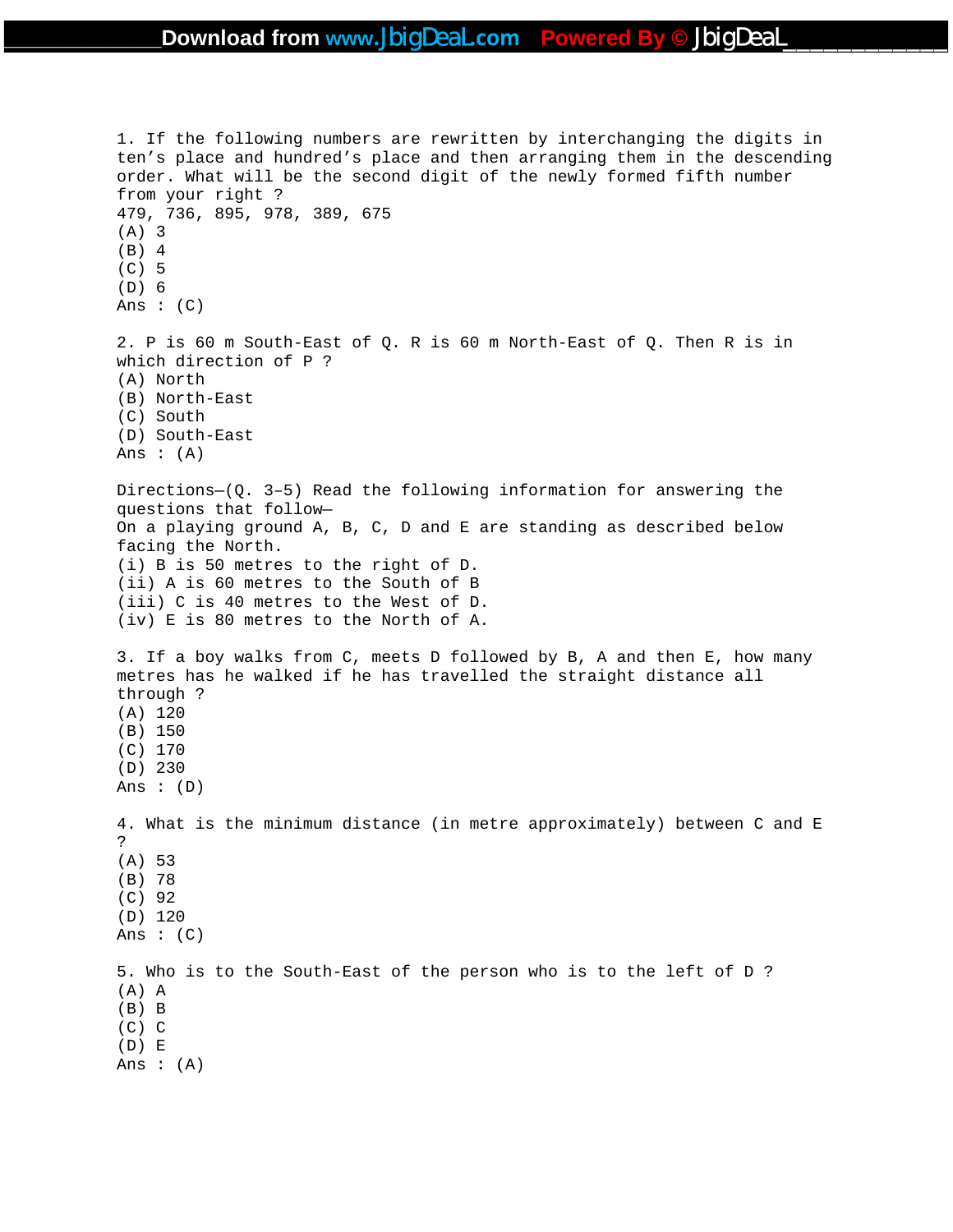6. A man was walking in the evening just before the sun set. His wife said that, his shadow fell on his right. If the wife was walking in the opposite direction of the man, then which direction the wife was facing ? (A) North (B) West (C) South (D) East Ans  $:(C)$ Directions—(Q. 7–11) In each of the following questions choose the set of numbers from the four alternative sets that is similar to the given set. 7. Given set : (4, 9, 18) (A) (8, 14, 22) (B) (10, 15, 25) (C) (6, 12, 23) (D) (12, 17, 26) Ans : (D) 8. Given set : (10, 14, 17) (A) (4, 11, 14) (B) (9, 12, 15) (C) (8, 13, 18) (D) (6, 9, 12) Ans :  $(A)$ 9. Given set : (7, 27, 55) (A) (21, 35, 52) (B) (18, 42, 65) (C) (16, 40, 72) (D) (13, 30, 58) Ans :  $(C)$ 10. Given set : (39, 28, 19) (A) (84, 67, 52) (B) (52, 25, 17) (C) (70, 49, 36) (D) (65, 45, 21) Ans  $:(A)$ 11. Given set : (246, 257, 358) (A) (233, 343, 345) (B) (273, 365, 367) (C) (143, 226, 237) (D) (145, 235, 325) Ans :  $(A)$ 

Directions—(Q. 12–16) Each question contains six or seven statements followed by four sets of combinations of three. Choose the set in which the statements are logically related.

12. (1) All books are having pages. (2) All kings are having pages. (3) All kings are books.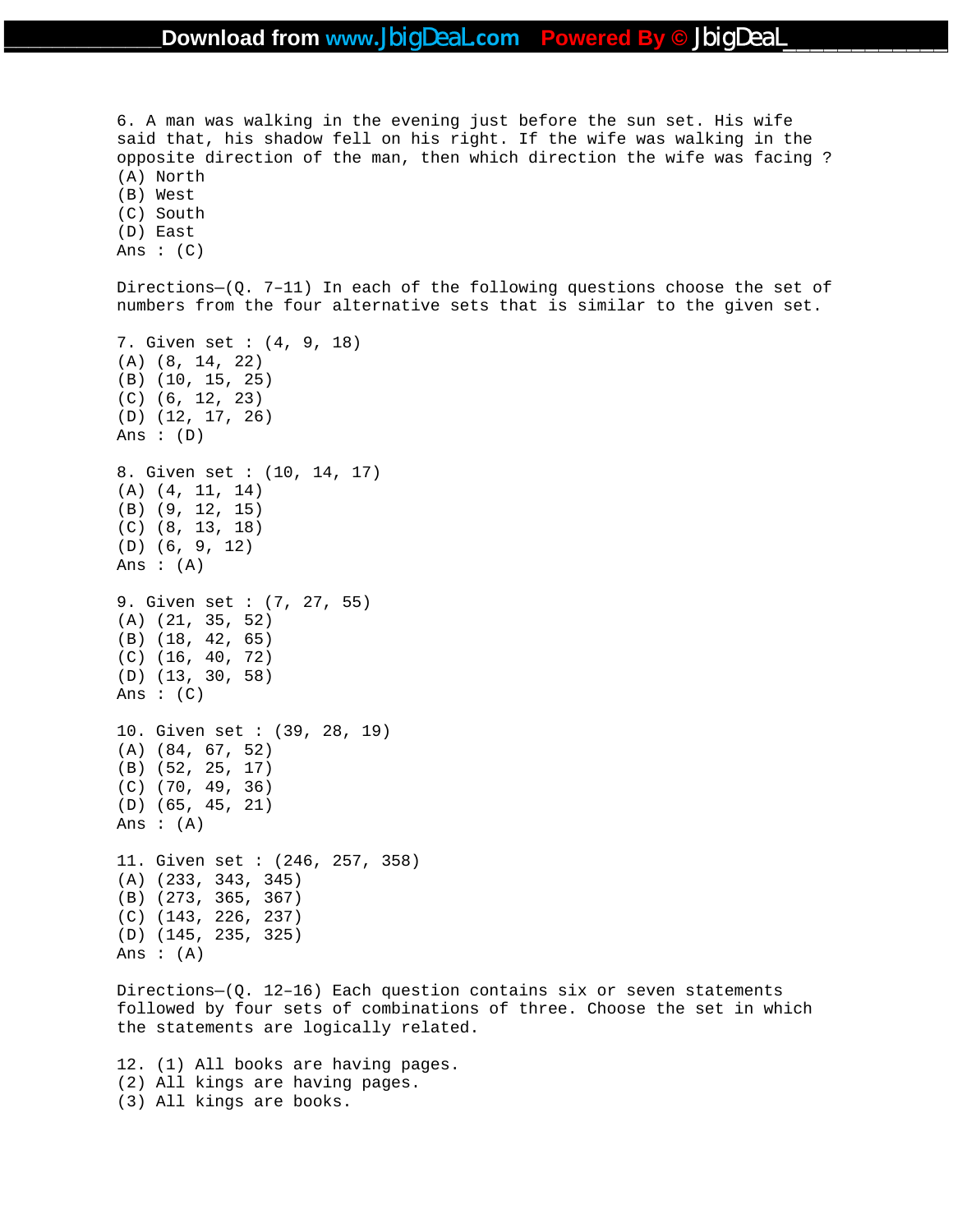(4) Some heavy things are having pages. (5) Some heavy things are books. (6) Some books are heavy. (7) Some heavy things are having pages. (A) 1, 2, 3 (B) 6, 1, 4 (C) 4, 6, 1 (D) 1, 5, 7 Ans :  $(D)$ 13. (1) No athletes are vegetarians. (2) All cricket players are athletes. (3) Some athletes play cricket. (4) Some cricket players are vegetarians. (5) No cricket player is a vegetarian. (6) All athletes are vegetarians. (A) 1, 2, 5 (B) 3, 4, 1 (C) 1, 5, 2 (D) 2, 5, 6 Ans  $:(A)$ 14. (1) All grandmothers cook well. (2) No man is a grandmother. (3) Some men do not cook well. (4) All those who cook well are men. (5) No one who cooks well is a man. (6) All those who cook well are grandmothers. (7) Some men are not grandmothers. (A) 2, 6, 5 (B) 2, 5, 6  $(C)$  1, 4, 2 (D) 6, 4, 7 Ans  $: (B)$ 15. (1) Looting is a crime. (2) Some crooked people are criminals. (3) All those involved in looting are criminals. (4) Some crooked people are involved in looting. (5) All criminals are looked down in society. (6) Some crooked people are not criminals. (A) 1, 4, 6 (B) 3, 6, 2 (C) 1, 2, 6 (D) 3, 4, 2 Ans : (D) 16. (1) Some women are those who are successful in life. (2) Some men are those who have patience. (3) No man is a woman. (4) All those who have patience are successful in life. (5) Some who are successful in life are men. (6) Some men are not those are successful in life. (A) 1, 3, 6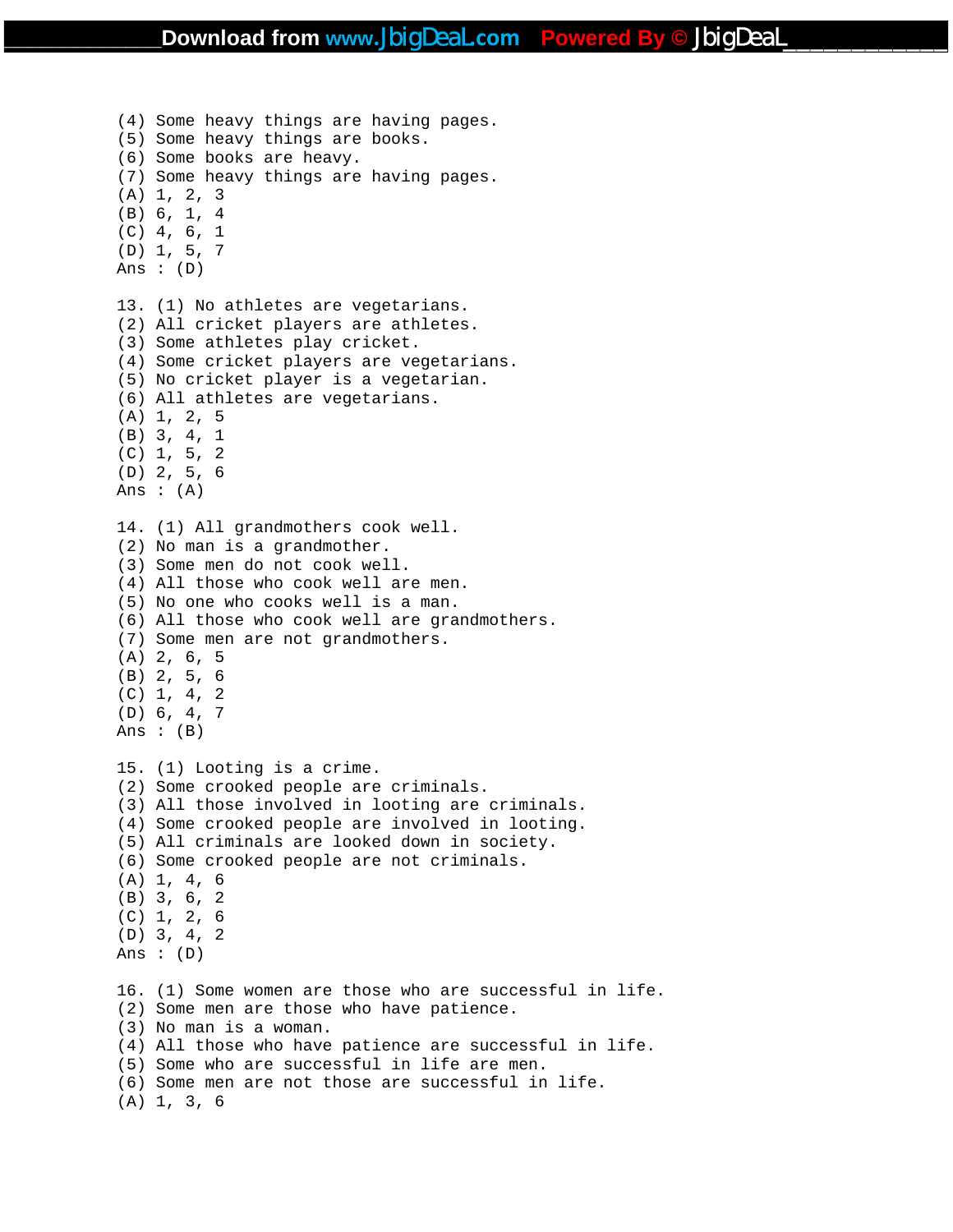(B) 4, 2, 6 (C) 1, 5, 3 (D) 2, 4, 5 Ans  $:(B)$ 

Directions– $(Q. 17-21)$  Each of the questions below consists of a question and two statements numbered (I) and (II). You have to decide whether the data provided in the statements are sufficient to answer the question. Give answers— (A) If the data in statement (I) alone are sufficient to answer the question, while the data in statement (II) alone are not sufficient to answer the question; (B) If the data in statement (II) alone are sufficient to answer the question, while the data in statement (I) alone are not sufficient to answer the questions; (C) If the data even in both statements (I) and (II) together are not sufficient to answer the question; (D) If the data in both statement (I) and (II) together are necessary to answer the question. 17. In which direction is Mahatmaji's statue facing ? I. The statue is towards the northern end of the city. II. The statue's shadow falls towards East at 5 O'clock in the evening. Ans :  $(C)$ 18. What is the total number of pupils in the final year class ? I. The number of boys in the final year class is twice as much as the number of girls in that class. II. The sum of the ages of all the pupils in the class is 399 years and their average age is 19 years. Ans :  $(B)$ 19. Who is the tallest among A, B, C and D ? I. A is taller than C. II. B is taller than C and D. Ans :  $(C)$ 20. How many Sundays are there in a particular month of a particular year ? I. The month begins on Monday. II. The month ends on Wednesday. Ans :  $(D)$ 21. What is the total number of pages in this book ? I. I counted 132 pages from the beginning of this book. II. My wife counted 138 pages starting from the end of the same book. Ans :  $(C)$ 

Directions- $(Q. 22-26)$  In each of the questions given below, there is a statement followed by three assumptions numbered I, II and III. An assumption is something supposed or taken for granted. You have to consider the statement and assumptions and then decide, which of the assumption(s) is/are implicit in the statement.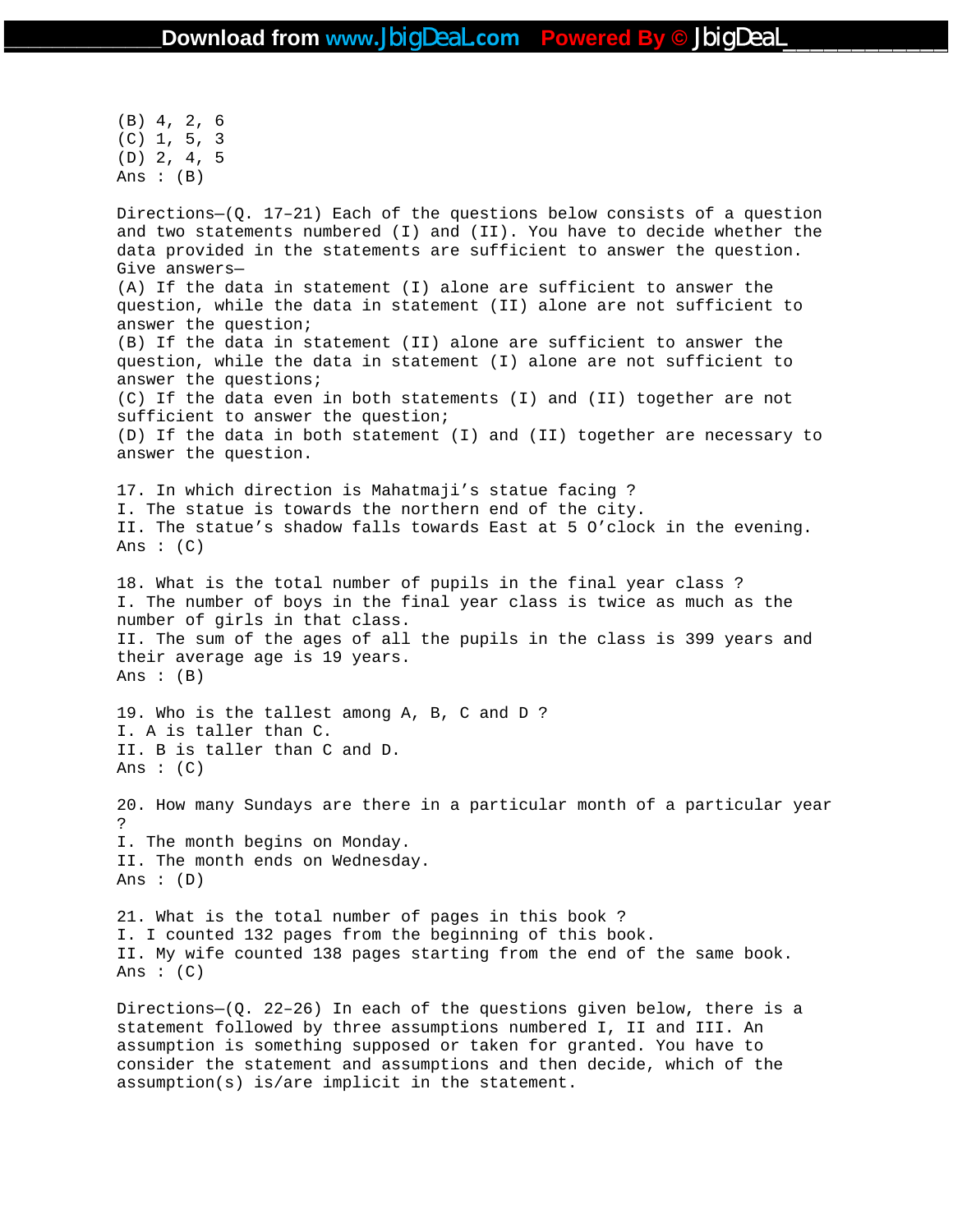```
22. Statement : During pre-harvest kharif seasons, the government has 
decided to release vast quantity of foodgrains from FCI. 
Assumptions :I. There may be a shortage of foodgrains in the market 
during this season. 
II. The kharif crop may be able to replenish the stock of FCI. 
III. There may be a demand from the farmers to procure kharif crop 
immediately after harvest. 
(A) None is implicit 
(B) Only I and II are implicit 
(C) Only II and III are implicit 
(D) All are implicit 
Ans : (D)23. Statement : To improve the employment situation in India, there is a 
need to recast the present educational system towards implementation of 
scientific discoveries in daily life. 
Assumptions :I. The students after completing such education may be able 
to earn their livelihood. 
II. This may bring meaning of education in the minds of the youth. 
III. The state may earn more revenue as more and more people will engage 
themselves in self employment. 
(A) Only I and II are implicit 
(B) Only III is implicit 
(C) Only I and III are implicit 
(D) None is implicit 
Ans :(A)24. Statement : To increase profit, the oil exporting countries decided 
to reduce the production of crude by 5 million barrels per day. 
Assumptions :I. The price of crude may increase due to less production. 
II. The demand of crude may remain same in future. 
III. Other countries may continue buying crude from these countries. 
(A) All are implicit 
(B) Only II and III are implicit 
(C) Only I and II are implicit 
(D) None is implicit 
Ans : (C)25. Statement : "We do not want you to see our product on newspaper, 
visit our shop to get a full view." – an advertisement. 
Assumptions :I. People generally decide to purchase any product after 
seeing the name in the advertisement. 
II. Uncommon appeal may attract the customers. 
III. People may come to see the product. 
(A) All are implicit 
(B) None is implicit 
(C) Only II and III are implicit 
(D) Only I and II are implicit 
Ans : (A)26. Statement : The Reserve Bank of India has directed the banks to 
refuse fresh loans to major defaulters. 
Assumptions :I. The banks may still give loans to the defaulters. 
II. The defaulters may repay the earlier loan to get fresh loan.
```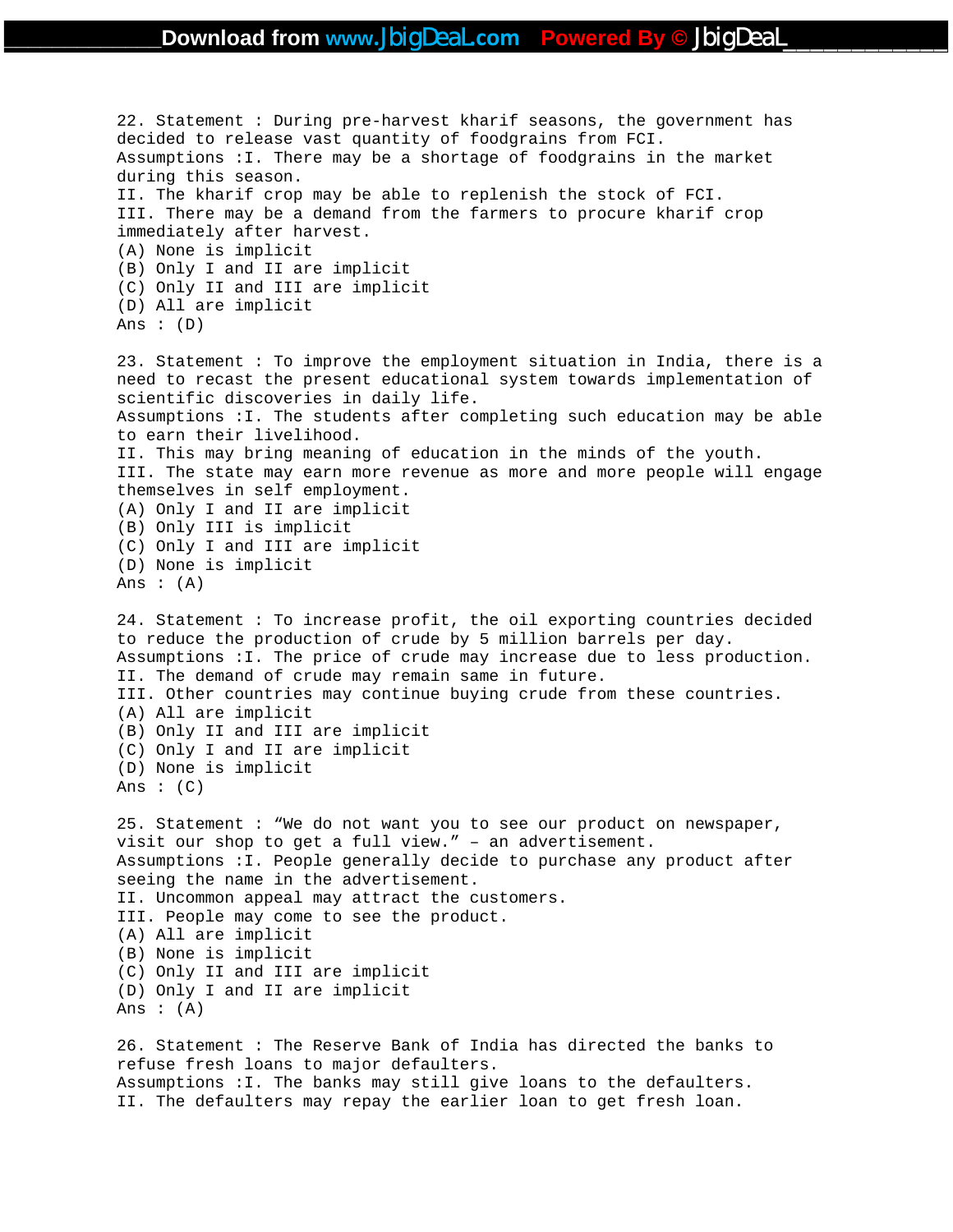III. The banks may recover the bad loans through such harsh measures. (A) All are implicit (B) None is implicit (C) Both II and III are implicit (D) Both I and II are implicit Ans  $: (C)$ Directions—(Q. 27–31) In questions given below, statements 1 and 2 are followed by conclusions I and II. Taking the statements to be right although they may seem at variance with commonly accepted facts, mark your answers as under— (A) If only conclusion I follows. (B) If only conclusion II follows. (C) If both I and II follows. (D) Neither I nor II follows. 27. Statements :1. All hands are machines. 2. All machines are wheels. Conclusions :I. All wheels are hands. II. All hands are wheels. Ans  $:(B)$ 28. Statements :1. Some buds are leaves. 2. Some leaves are red. Conclusions : I. Some buds are red. II. Some leaves are not buds. Ans  $: (B)$ 29. Statements : 1. Some stones are shells. 2. All shells are pearls. Conclusions :I. Some stones are pearls. II. All pearls are shells. Ans :  $(A)$ 30. Statements :1. Brown is red and blue is green. 2. Green is pink and yellow is red. Conclusions : I. Yellow is brown. II. Pink is blue. Ans :  $(C)$ 31. Statements : 1. Merchants who do not own cars do not have bicycles either. 2. Those who do not have bicycles have tricycles. Conclusions :I. Some merchants have only tricycles. II. No one has both, the car and the tricycles. Ans : (D) Directions—(Q. 32–36) A number arrangement machine, when given a particular input, rearranges it following a particular rule. The following is the illustration of the input and the stages of arrangement. Input : 245, 316, 436, 519, 868, 710, 689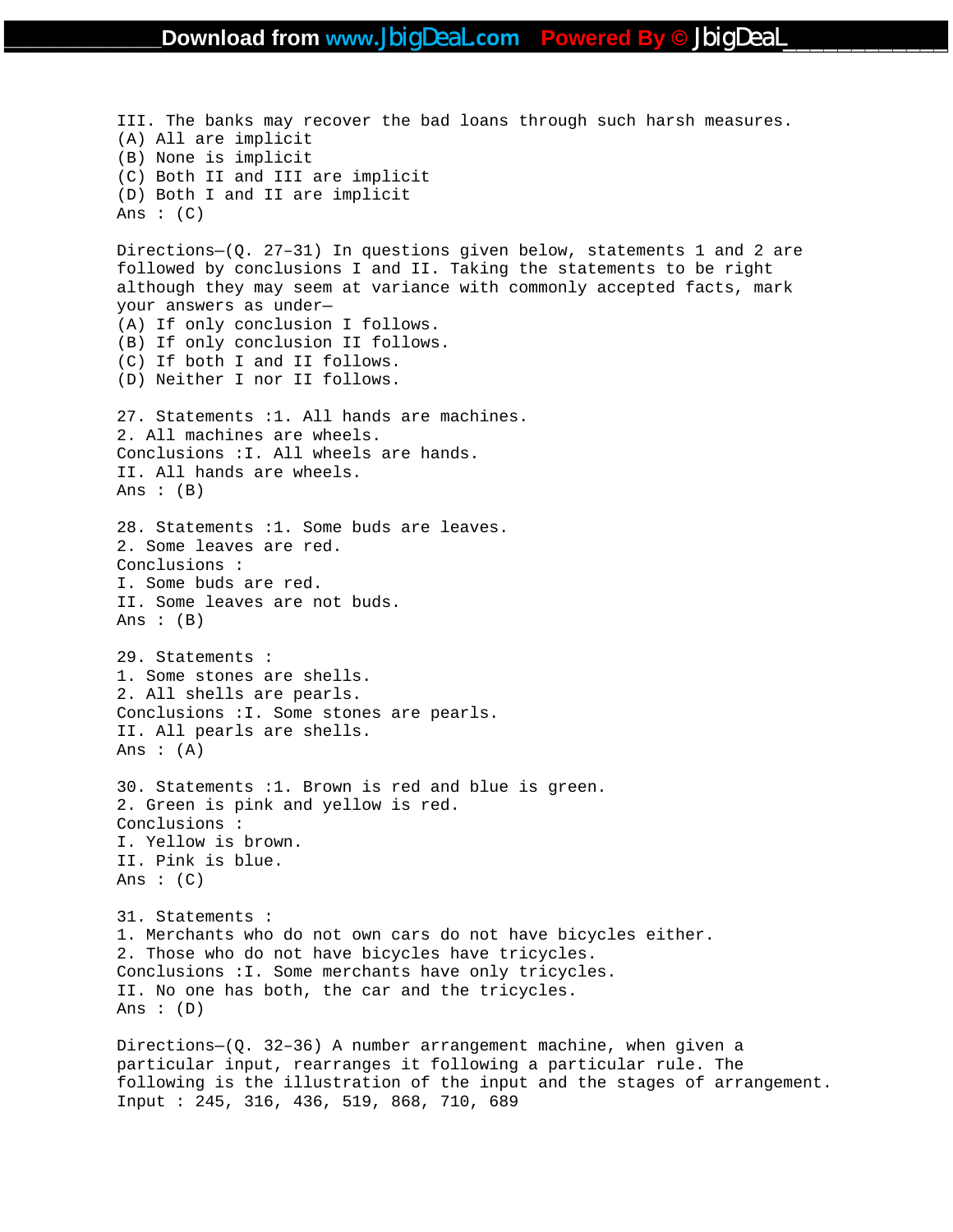Step I : 710, 316, 436, 519, 868, 245, 689 Step II : 710, 316, 245, 519, 868, 436, 689 Step III : 710, 316, 245, 436, 868, 519, 689 Step IV : 710, 316, 245, 436, 519, 868, 689 Step IV is the last step of input. 32. If 655, 436, 764, 799, 977, 572, 333 is the input which of the following steps will be '333, 436, 572, 655, 977, 764, 799' ? (A) II (B) III (C) IV (D) I Ans : (B) 33. How many steps will be required to get the final output from the following input ? Input : 544, 653, 325, 688, 461, 231, 857 (A) 5 (B) 4 (C) 3 (D) 6 Ans  $: (A)$ 34. For the given input, which of the following will be third step ? Input : 236, 522, 824, 765, 622, 463, 358 (A) 522, 236, 765, 824, 622, 463, 358 (B) 522, 622, 236, 824, 765, 463, 358 (C) 522, 622, 236, 765, 824, 463, 358 (D) 522, 622, 236, 463, 824, 765, 358 Ans :  $(C)$ 35. If following is the second step for an input, what will be the fourth step ? Step II : 620, 415, 344, 537, 787, 634, 977 (A) 620, 415, 344, 537, 634, 787, 977 (B) 620, 415, 344, 634, 537, 787, 977 (C) 620, 415, 344, 634, 787, 537, 977 (D) Can't be determined Ans :  $(B)$ 36. Which of the following is the last step for the following input ? Input : 473, 442, 735, 542, 367, 234, 549 (A) 234, 442, 542, 473, 735, 367, 549 (B) 234, 442, 542, 735, 473, 367, 549 (C) 234, 442, 542, 473, 367, 735, 549 (D) 234, 442, 542, 735, 367, 473, 549 Ans  $: (A)$ Directions—(Q. 37–41) Read the following information carefully and answer the questions given below it— (1) There is a group of six persons A, B, C, D, E and F in a family. They are Psychologist, Manager, Lawyer, Jeweller, Doctor and Engineer. (2) The doctor is the grandfather of F, who is a Psychologist. (3) The Manager D is married to A.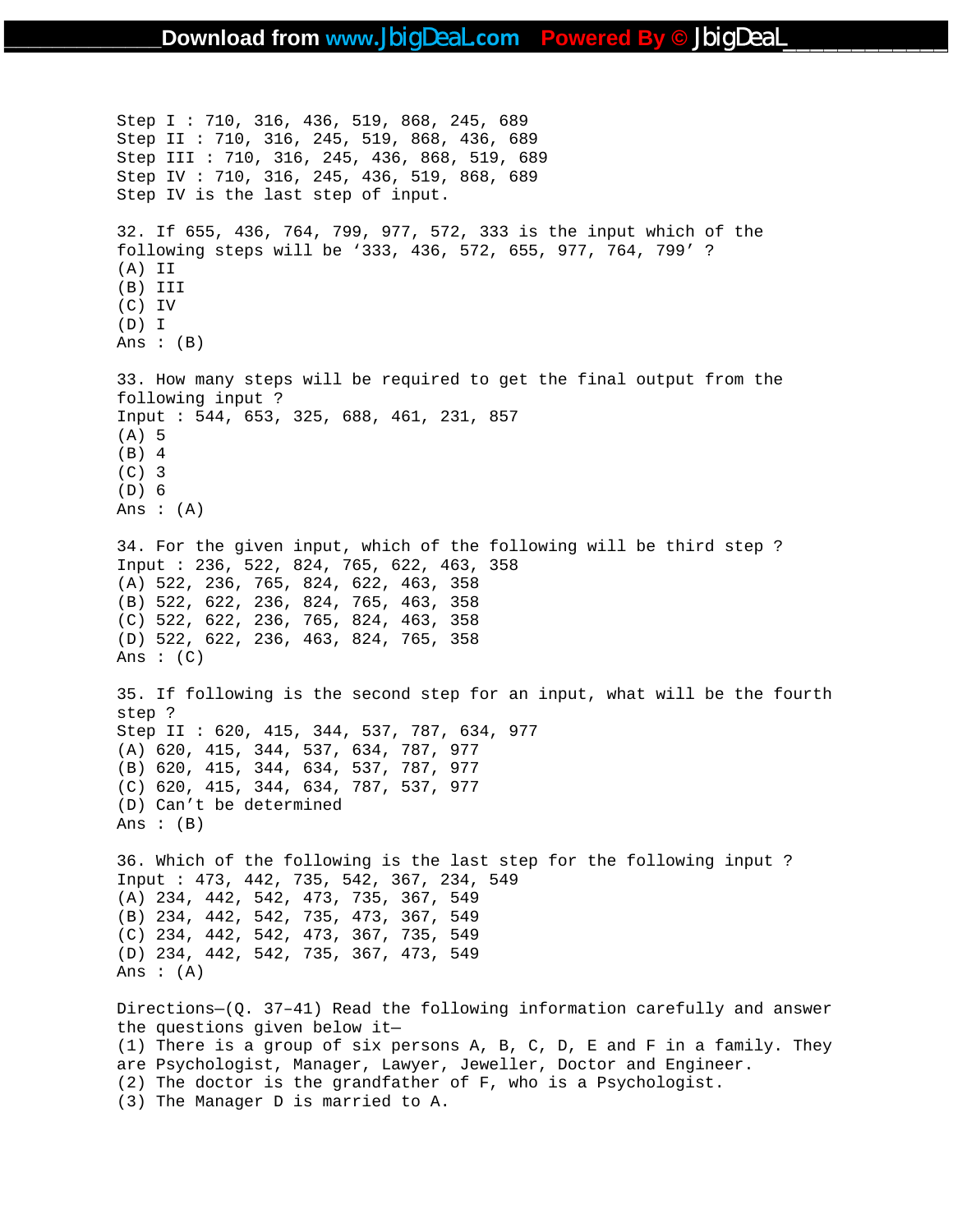(4) C, the Jeweller, is married to the Lawyer. (5) B is the mother of F and E. (6) There are two married couples in the family. (7) The Psychologist is a female while Engineer is a male. 37. What is the profession of E ? (A) Doctor (B) Engineer (C) Manager (D) Psychologist Ans :  $(B)$ 38. How is A related to E ? (A) Brother (B) Uncle (C) Father (D) Grandfather Ans : (D) 39. How many male numbers are there in the family ? (A) One (B) Three (C) Four (D) Two Ans : (B) 40. What is the profession of A ? (A) Doctor (B) Lawyer (C) Jeweller (D) Manager Ans :  $(A)$ 41. Which of the following is one of the pairs of couples in the family ? (A) AB (B) AC (C) AD (D) AE Ans :  $(C)$ 42. Three of the following four are alike in a certain way and so form a group. Which is the one that does not belong to that group ? (A) Papaya (B) Mango (C) Jackfruit (D) Watermelon Ans :  $(C)$ 43. Three of the following four are similar in relation to their positions in the English alphabet and hence form a group. Which one does not belong to that group ? (A) SPEAK : PZVKH (B) HUSKY : BPGFS (C) BRAIN : MRZIY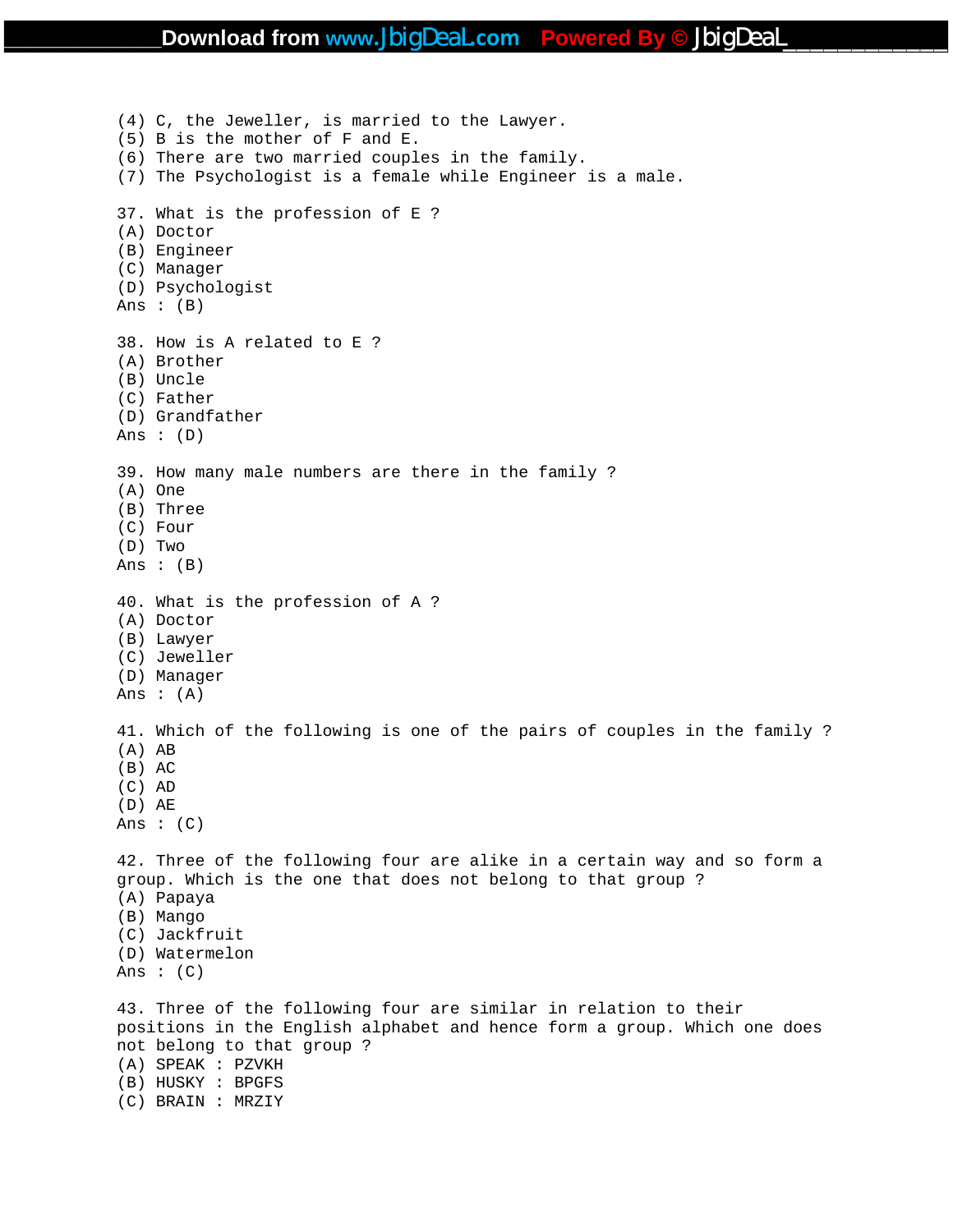(D) BREAK : PZVIY Ans  $: (B)$ 44. Three of the following four groups of letters are alike in some way while one is different. Find out which one is different ? (A) DJWR (B) EKXR (C) KQDX (D) AGTN Ans  $:(A)$ 45. Four groups of letters are given below. Three of them are alike in a certain way while one is different. Choose the odd one. (A) GWOURV (B) LZKMSU (C) SFXPMG (D) JOEHNP Ans :  $(C)$ 46. Four pairs of words are given below out of which the words in all pairs except one, bear a certain common relationship. Choose the pair in which the words are differently related. (A) Watt : Power (B) Ampere : Current (C) Pascal : Pressure (D) Radian : Degree Ans :  $(D)$ 47. Number of letters skipped in between adjacent letters of the series starting from behind are increased by one. Which of the following series observes this rule ? (A) ONLKI (B) OMKIG (C) OMJFA (D) OIGDC Ans  $: (C)$ 48. If the letters of the word 'PROTECTION' which are at odd numbered position in the English alphabet are picked up and are arranged in alphabetical order from left and if they are now substituted by Z, Y, X and so on, beginning from left which letter will get substituted by X ? (A) E (B) O  $(C)$  T (D) I Ans : (D) 49. How many pairs of letters are there in the word OPERATION in which the difference between them is the same as in the English alphabet ? (A) 3 (B) 5 (C) 7 (D) 9 Ans :  $(C)$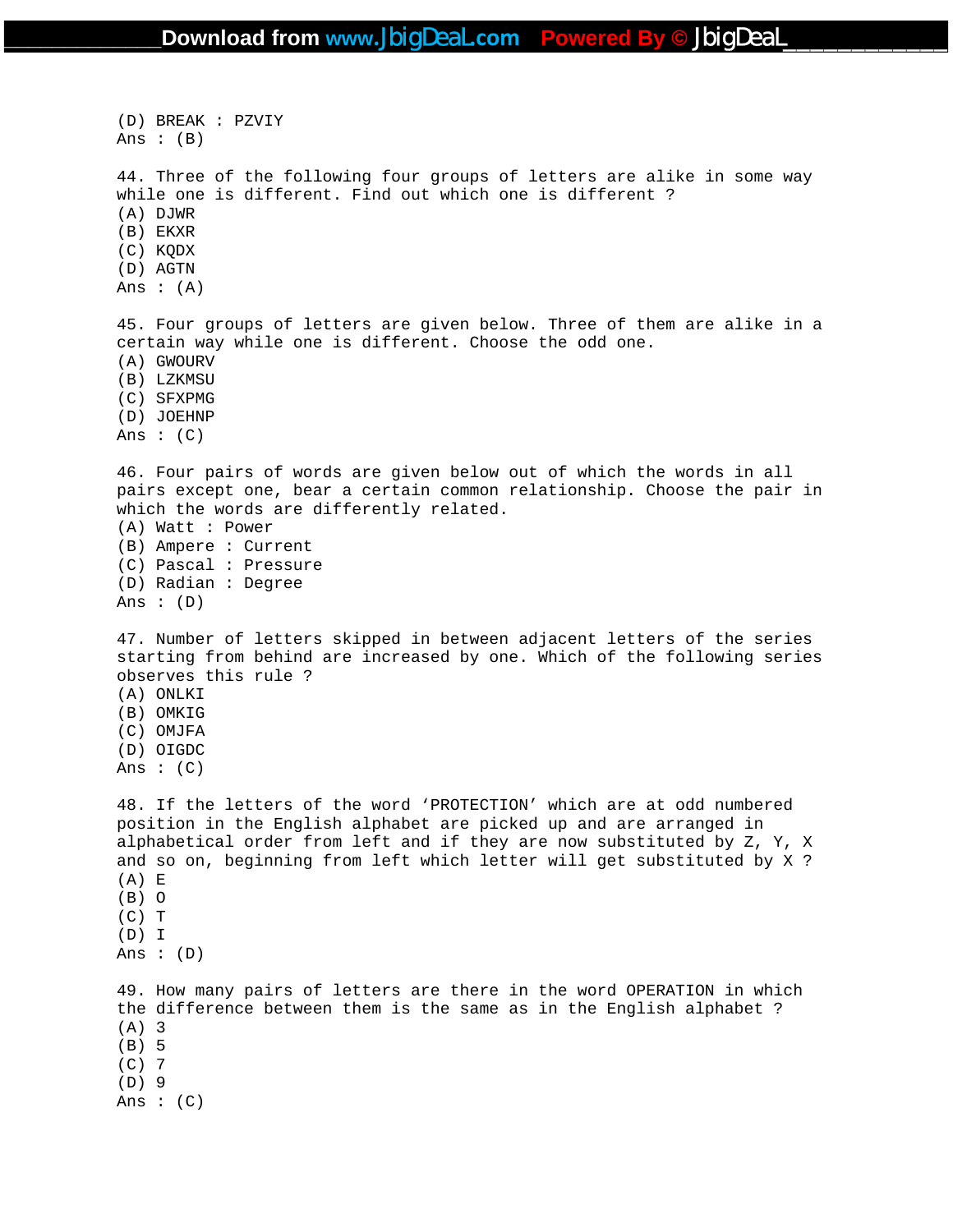50. Arrange the given words in order in which they occur in the dictionary and then choose the correct sequence. (1) Dissipate (2) Dissuade (3) Disseminate (4) Distract (5) Dissociate (6) Dissect (A) 6, 3, 1, 5, 2, 4 (B) 1, 6, 3, 2, 4, 5 (C) 3, 6, 1, 2, 5, 4 (D) 4, 6, 3, 1, 5, 2 Ans  $:(A)$ 51. The letters skipped in between the adjacent letters in the series are

followed by equal space. Which of the following series observes this rule ? (A) SUXADF (B) RVZDFG (C) HKNGSW

(D) RVZDHL Ans :  $(D)$ 

(D) (0) (5) (0)

Ans :  $(D)$ 

Directions—(Q. 52–56) In a certain code, letters of English alphabet are coded as given for some words. The numeric code for each letter is given in bracket under coded form and corresponds to the letter in the word in the same serial order, study the coded forms of the given words and find out the rules for their classification. Applying those rules find out the code for the words given in capital letters in the questions that follow— Word Codes FormATE (0) (5) (0) NONE (5) (25) (5) (25) UNIT (30) (5) (30) (5) PIN (5) (10) (5) PAGE (5) (25) (5) (25) OPEN (30) (5) (30) (5) ONE (0) (5) (0) CUT (5) (10) (5) SEAT (5) (15) (15) (5) DEEP (5) (20) (20) (5) 52. VINA (A) (5) (0) (5) (15) (B) (5) (25) (5) (25) (C) (5) (30) (5) (30) (D) (5) (10) (5) (30) Ans  $:(B)$ 53. AGE (A) (0) (15) (0) (B) (15) (15) (15) (C) (0) (10) (10)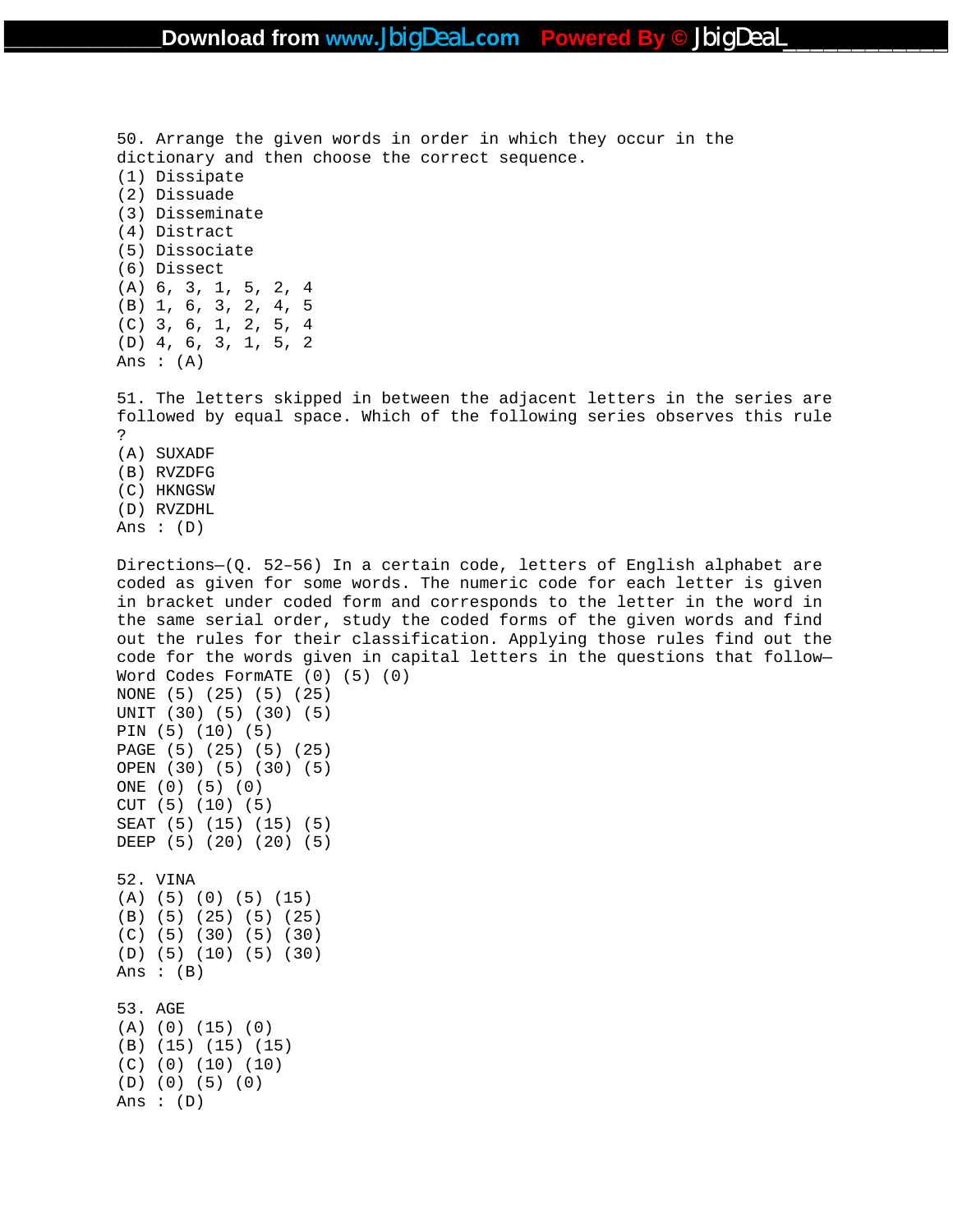54. PEAR (A) (5) (15) (15) (5) (B) (5) (25) (5) (25) (C) (5) (10) (5) (10) (D) (5) (30) (5) (30) Ans : (A) 55. TIN (A) (0) (5) (0) (B) (5) (0) (5) (C) (0) (10) (0) (D) (5) (10) (5) Ans : (D) 56. UNIT (A) (5) (30) (5) (30) (B) (5) (10) (30) (10) (C) (30) (5) (30) (5) (D) (15) (10) (10) (15) Ans :  $(C)$ 57. If the first and second digits in the squence 7 9 8 4 5 3 6 7 8 3 4 5 are interchanged, also the third and fourth digits, the fifth and sixth digits and so on which digit would be the sixth counting from your right ? (A) 5 (B) 6 (C) 7 (D) 8 Ans :  $(C)$ 58. The letter I, J, K, L, M, N, O, P, Q, R, S, T in their order are substituted by twelve numbers but not in that oder. 3 is assigned to R. The difference between R and M is 7. The difference between K and M is 2. What number is assigned to K ? (A) 8 (B) 12 (C) 7 (D) 11 Ans  $: (B)$ 59. Below are given six three-character numbers. The characters comprise of digits and letters. The letter stands for one less than its serial order in the English alphabet. What will be the middle character of the 3rd number when the numbers are arranged in the decending order ? 8G6, 3DJ, F4C, 7HB, 4E6, B8I (A) 7 (B) 8 (C) 6 (D) 4 Ans : (D)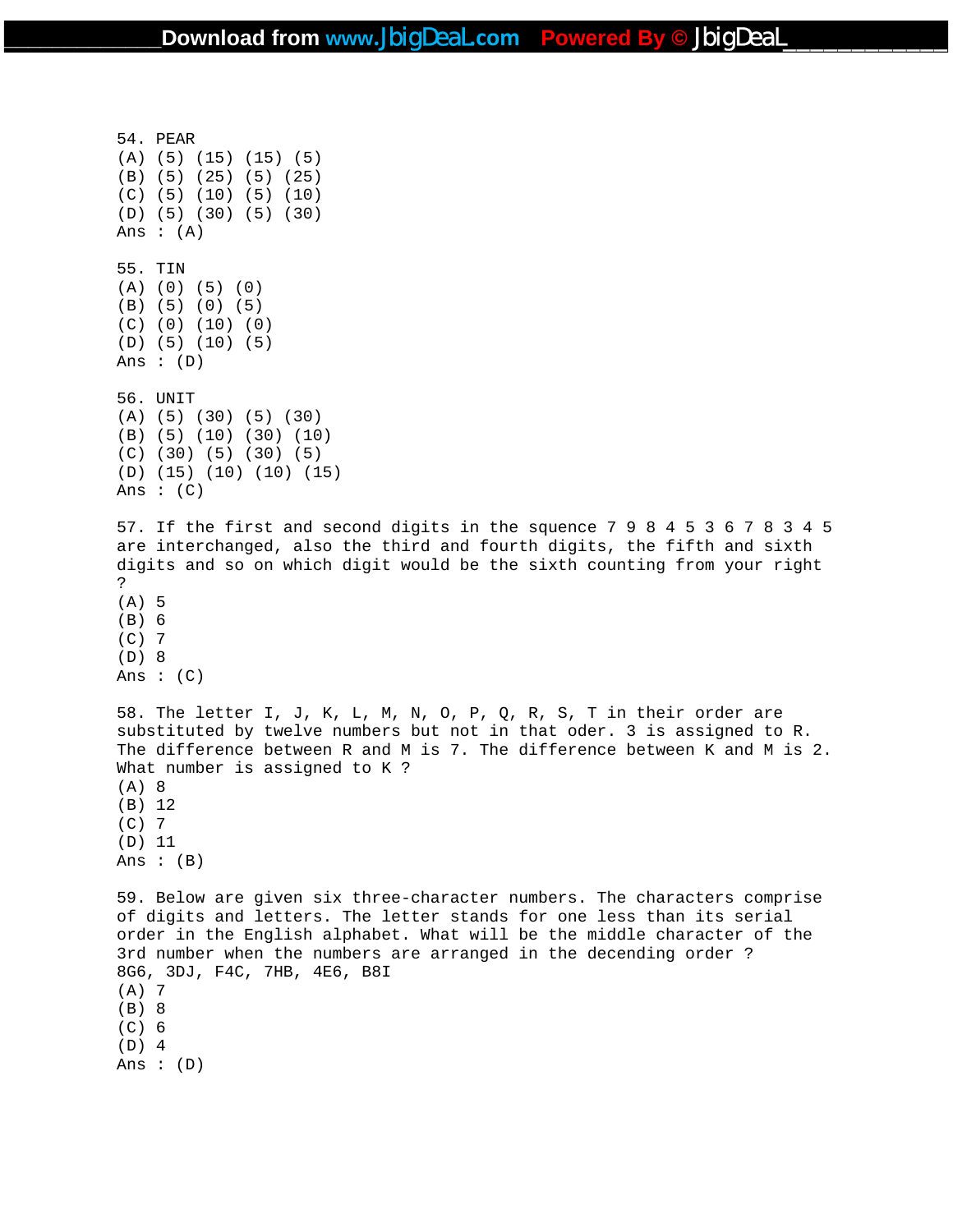60. Which of the following will be the third digit of the fourth number after the following numbers are arranged in descending order after reversing the positions of the digits within each number ? 645, 869, 458, 347, 981, 792 (A) 4 (B) 6 (C) 8 (D) 9 Ans  $:(A)$ 1. Which of the following stars lies nearest to our solar system ? (A) Barnard's Star (B) Sirius A (C) Alpha Centauri A (D) Proxima Centauri Ans :  $(D)$ 2. Of the total water on the earth, fresh water reserves constitute approximately— (A) 5•8% (B) 4•5% (C) 2•59% (D) 1•2% Ans :  $(C)$ 3. The term 'Bishop' in sports is related to— (A) Chess (B) Hockey (C) Badminton (D) Bridge Ans  $:(A)$ 4. Yakshagan is the famous dance form of the State of— (A) Orissa (B) Andhra Pradesh (C) Tamil Nadu (D) Karnataka Ans :  $(D)$ 5. Balance of Payments means— (A) Difference between export and imports (B) Balance to be paid to the exporters (C) Balance to be paid to the industrialists (D) Balance coming in allocation of funds for States Ans :  $(A)$ 6. A light year is equivalent to about— (A) 365 days (B) Six million miles (C) Six billion miles (D) Six trillion miles Ans :  $(D)$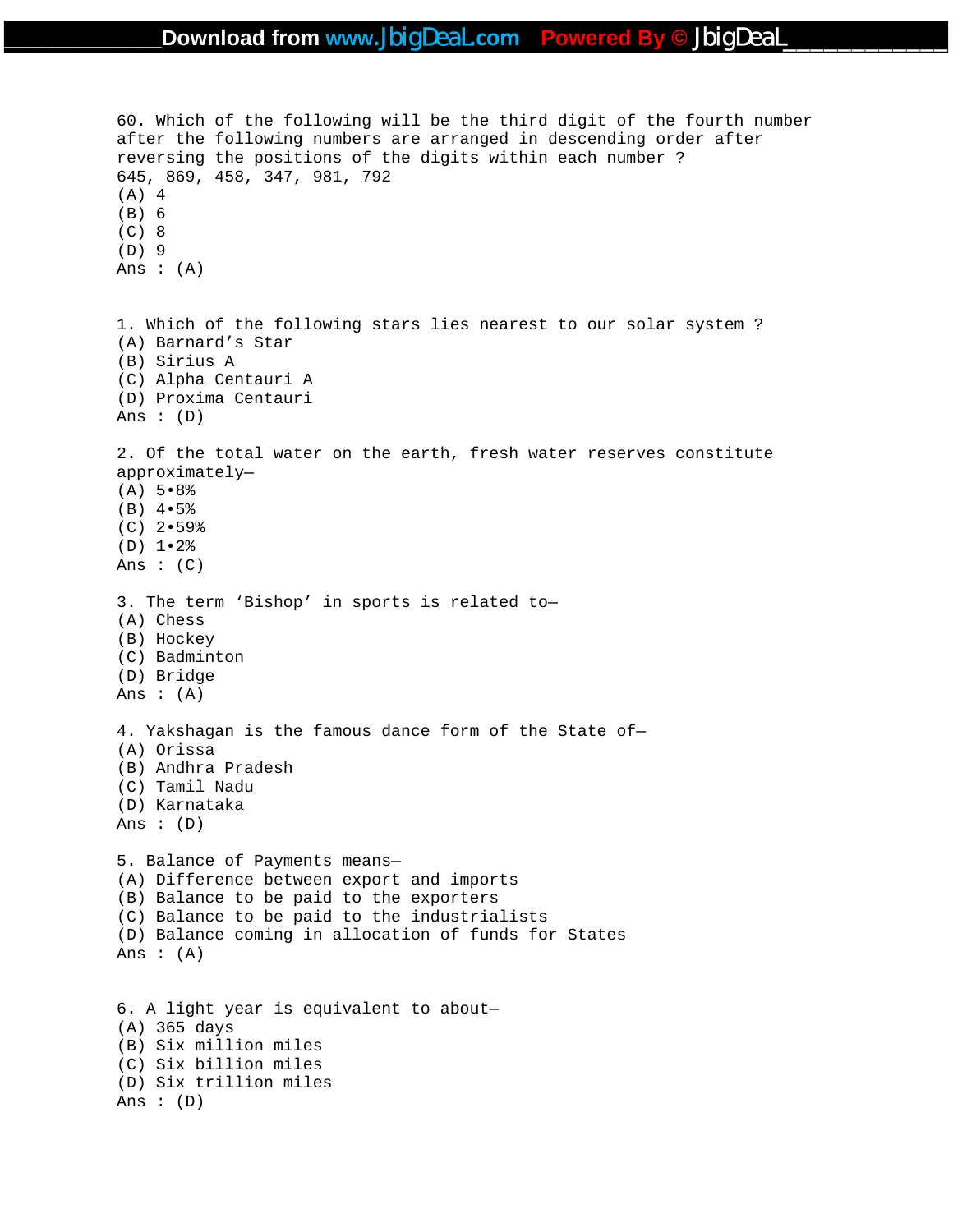7. Denmark, Iceland, Norway, Sweden and Finland are together called— (A) Slovakia (B) Scandinavia (C) Netherlands (D) Australasia Ans : (B) 8. The device used for locating submerged objects under sea is— (A) Sonar (B) Radar (C) Laser (D) Maser Ans  $: (A)$ 9. Which article of the Constitution provides the Parliament the power to ammend Constitution ? (A) 376 (B) 370 (C) 368 (D) 390 Ans :  $(C)$ 10. What is the name of the first successfully cloned deer ? (A) Dawn (B) Deluxe (C) Demor (D) Dewey Ans :  $(D)$ 11. The idea of motion pictures was propounded by— (A) N. R. Finsen (B) T. A. Edison (C) J. L. Baird (D) Berliner Ans :  $(B)$ 12. In Greek mythology, Apollo is the god of which of the following ? (A) Love (B) Peace (C) Prophecy (D) Medicine Ans :  $(C)$ 13. NASA's new space telescope is— (A) Wise (B) Rise (C) Barack (D) Telle Ans : (A) 14. Bull fighting is the national game of— (A) Italy (B) Poland